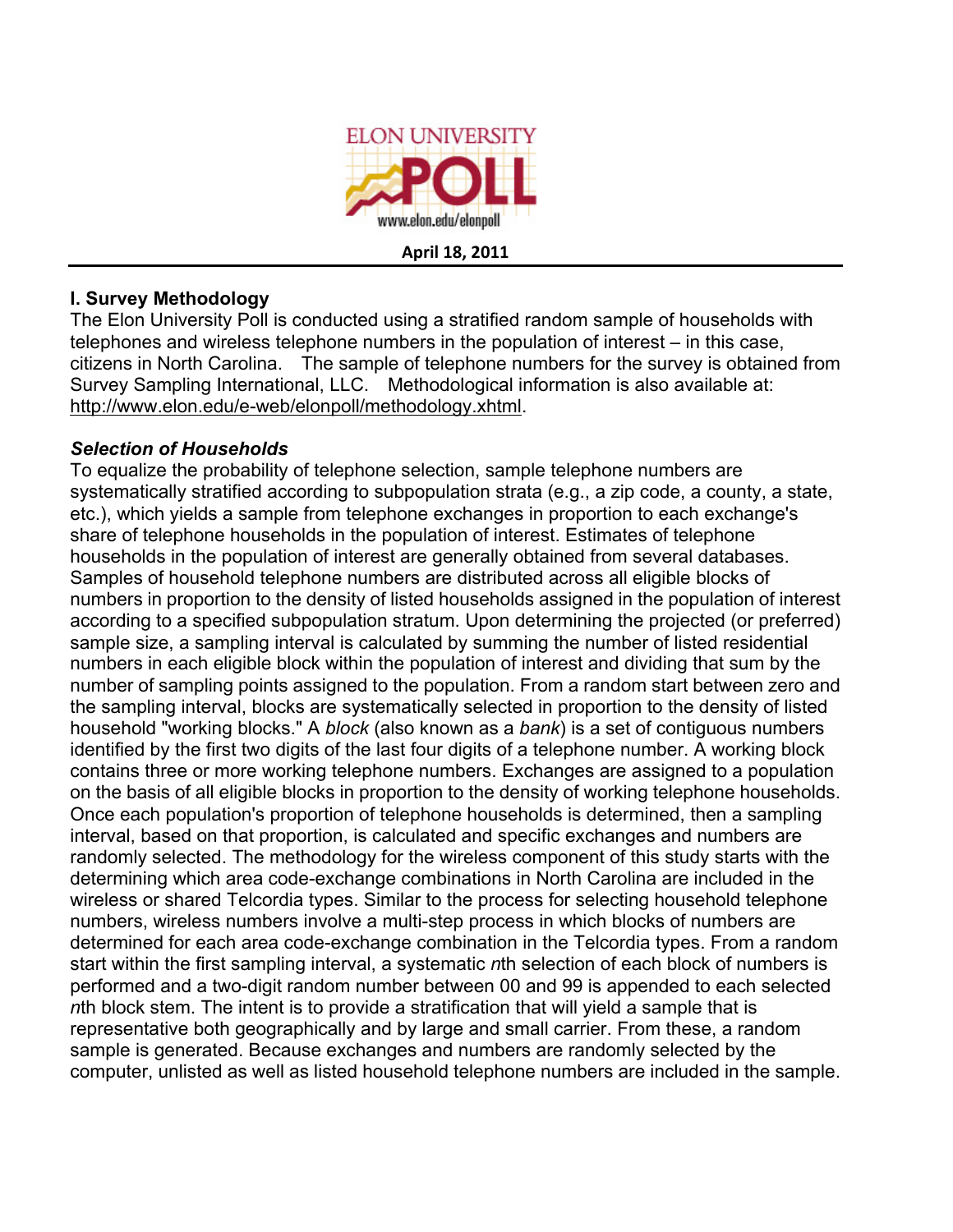Thus, the sample of telephone numbers generated for the population of interest constitutes a random sample of telephone households and wireless numbers of the population.

## *Procedures Used for Conducting the Poll*

The survey was conducted Monday, April 11<sup>th</sup>, through Thursday, April 14<sup>th</sup>, of 2011. During this time calls were made from 5:00 pm to 9:00 pm on Monday through Thursday. The Elon University Poll uses CATI system software (Computer Assisted Telephone Interviewing) in the administration of surveys. For each working telephone number in the sample, several attempts were made to reach each number. Only individuals 18 years or older were interviewed; those reached at business or work numbers were not interviewed. For each number reached, one adult is generally selected based on whether s/he is the oldest or youngest adult. Interviews, which are conducted by live interviewers, are completed with adults from the target population as specified. Interviews for this survey were completed with 630 adults from North Carolina. For a sample size of 630, there is a 95 percent probability that our survey results are within plus or minus 3.98 percentage points (the margin of sampling error) of the actual population distribution for any given question. For sub-samples (a subgroup selected from the overall sample), the margin of error is higher depending on the size of the subsample. When we use a subsample, we identify these results as being from a subsample and provide the total number of respondents and margin of error for that subsample. In reporting our results, we note any use of a subsample where applicable. Because our surveys are based on probability sampling, there are a variety of factors that prevent these results from being perfect, complete depictions of the population; the foremost example is that of margin of sampling error (as noted above). With all probability samples, there are theoretical and practical difficulties estimating population characteristics (or parameters). Thus, while efforts are made to reduce or lessen such threats, sampling error as well as other sources of error – while not all inclusive, examples of other error effects are non-response rates, question order effects, question wording effects, etc. – are present in surveys derived from probability samples.

### *Questions and Question Order*

The Elon University Poll provides the questions as worded and the order in which these questions are administered (to respondents). Conspicuous in reviewing some questions is the "bracketed" information. Information contained within brackets ( [ ] ) denotes response options as provided in the question; this bracketed information is rotated randomly to ensure that respondents do not receive a set order of response options presented to them, which also maintains question construction integrity by avoiding respondent acquiescence based on question composition. Some questions used a probe maneuver to determine a respondent's intensity of perspective. Probe techniques used in this questionnaire mainly consist of asking a respondent if their response is more intense than initially provided. For example, upon indicating whether s/he is satisfied or dissatisfied, we asked the respondent "would you say you are very 'satisfied'/'dissatisfied'." This technique is employed in some questions as opposed to specifying the full range of choices in the question. Though specifying the full range of options in questions is a commonly accepted practice in survey research, we sometimes prefer that the respondent determine whether their perspective is stronger or more intense for which the probe technique used. Another method for acquiring information from respondents is to ask an "open-ended" question. The open-ended question is a question for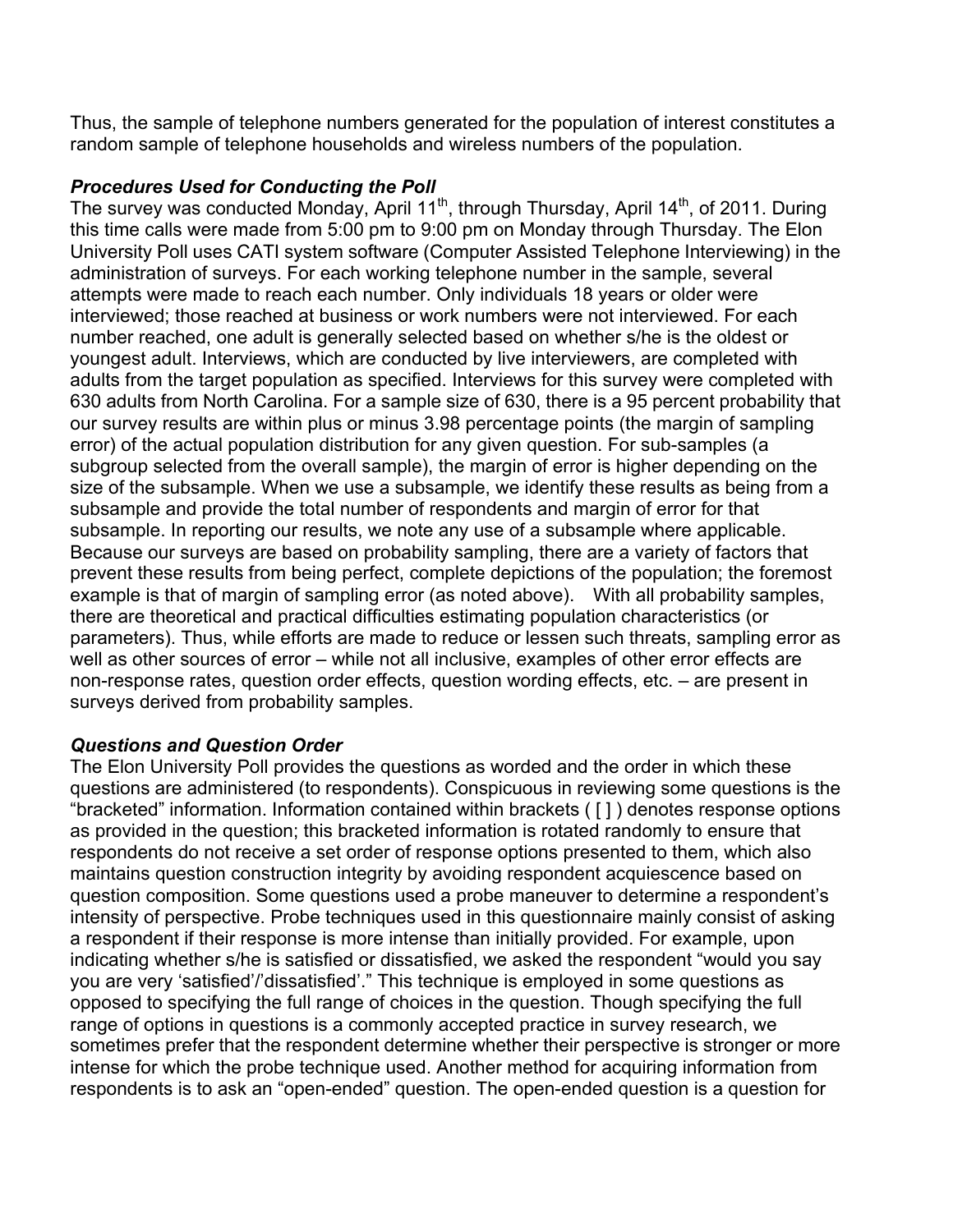which no response options are provided, i.e., it is entirely up to the respondent to provide the response information.

## *The Elon University Poll*

The Elon University Poll is conducted under the auspices of the Center for Public Opinion Polling (Hunter Bacot, Director & Mileah Kromer, Assistant Director), which is a constituent part of the Institute for Politics and Public Affairs (George Taylor, Director); both these organizations are housed in the department of political science at Elon University. These academic units are part of Elon College, the College of Arts and Sciences at Elon University. The Elon University administration, led by Dr. Leo Lambert, President of the university, fully support the Elon University Poll as part of its service commitment to state, regional, and national constituents. Dr. Hunter Bacot, a professor in the department of political science, directs the Elon University Poll. Elon University students administer the survey as part of the University's commitment to experiential learning where "students learn through doing."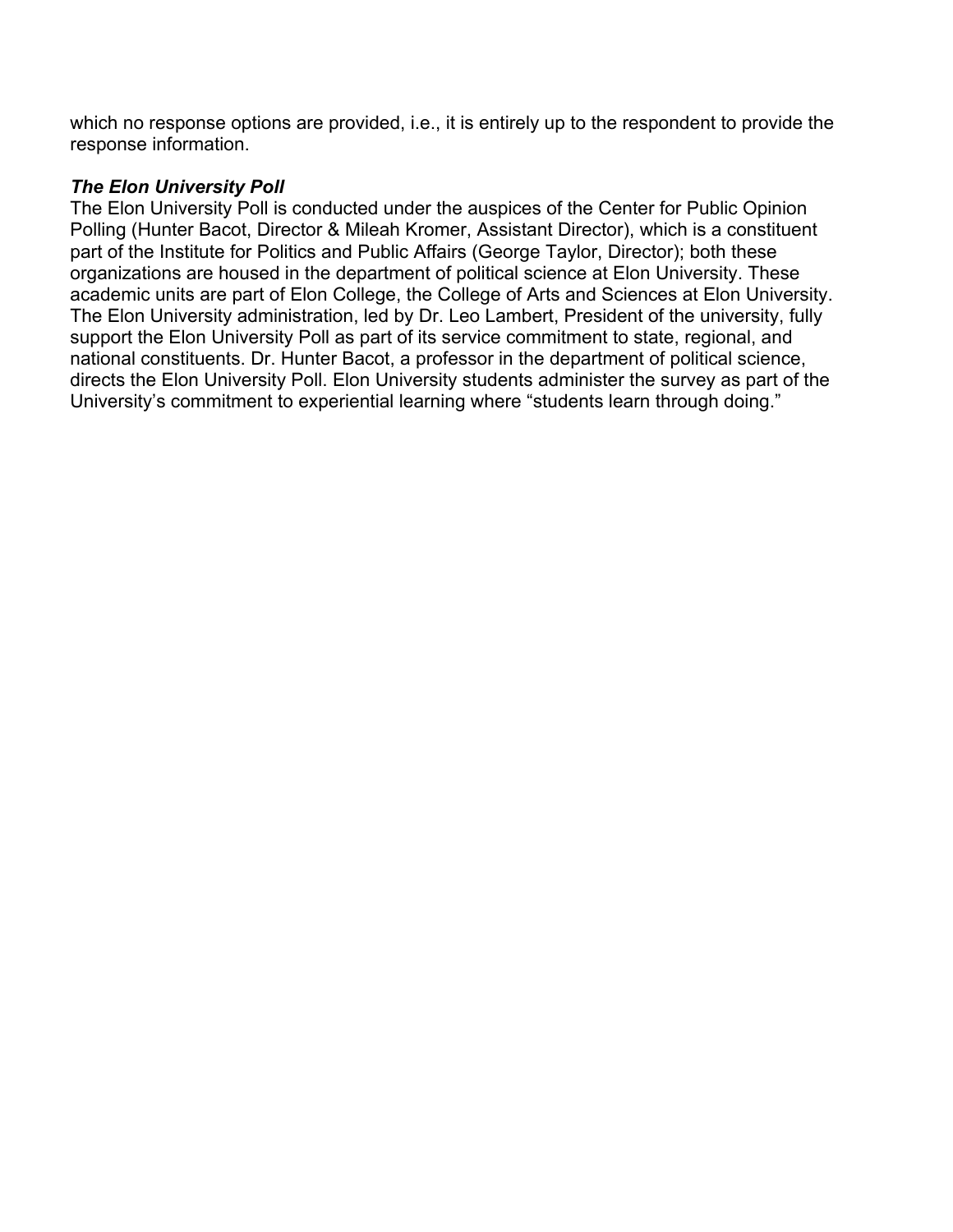## **II. Survey Instrument and Percent Distributions by Question**

Interviews were completed with 630 adults from households in the North Carolina. For a sample size of 630, there is a 95 percent probability that our survey results are within plus or minus 3.98 percentage points (the margin of sampling error) of the actual population distribution for any given question. The questions are presented in the order in which these appear on the survey instrument. Due to rounding, column totals may not equal 100 percent as indicated. Data are weighted to reflect the adult population in terms of gender, age, and race.

| About the Codes appearing in Questions and Responses |                                                                                                                                                                                                                                                                                                                                                                                                                                                                      |  |  |
|------------------------------------------------------|----------------------------------------------------------------------------------------------------------------------------------------------------------------------------------------------------------------------------------------------------------------------------------------------------------------------------------------------------------------------------------------------------------------------------------------------------------------------|--|--|
|                                                      |                                                                                                                                                                                                                                                                                                                                                                                                                                                                      |  |  |
| <b>Response Options not</b><br>offered               | Response options are not offered to the person<br>taking the survey (respondent), but are included in<br>the question as asked (and usually denoted by<br>brackets, []). Response options are generally<br>offered only for demographic questions (background<br>characteristic, e.g., age, education, income, etc.).                                                                                                                                                |  |  |
| $v =$ volunteered response                           | Respondents volunteer response option. As<br>response options are not offered to those taking the<br>survey, some respondents offer or volunteer<br>response options. Though not all volunteered<br>options can be anticipated, the more common<br>options are noted.                                                                                                                                                                                                |  |  |
| $p =$ probed response                                | Respondents self-place in this option or category.<br>A probe maneuver is used in questions to allow the<br>respondent to indicate whether her/his response is<br>more intense than initially provided for in the choices<br>appearing in the question. For example, on probe<br>questions the interviewer, upon a respondent<br>indicating that she/he is satisfied (or dissatisfied), is<br>instructed to ask him/her "Would you say you are<br>"very satisfied"?" |  |  |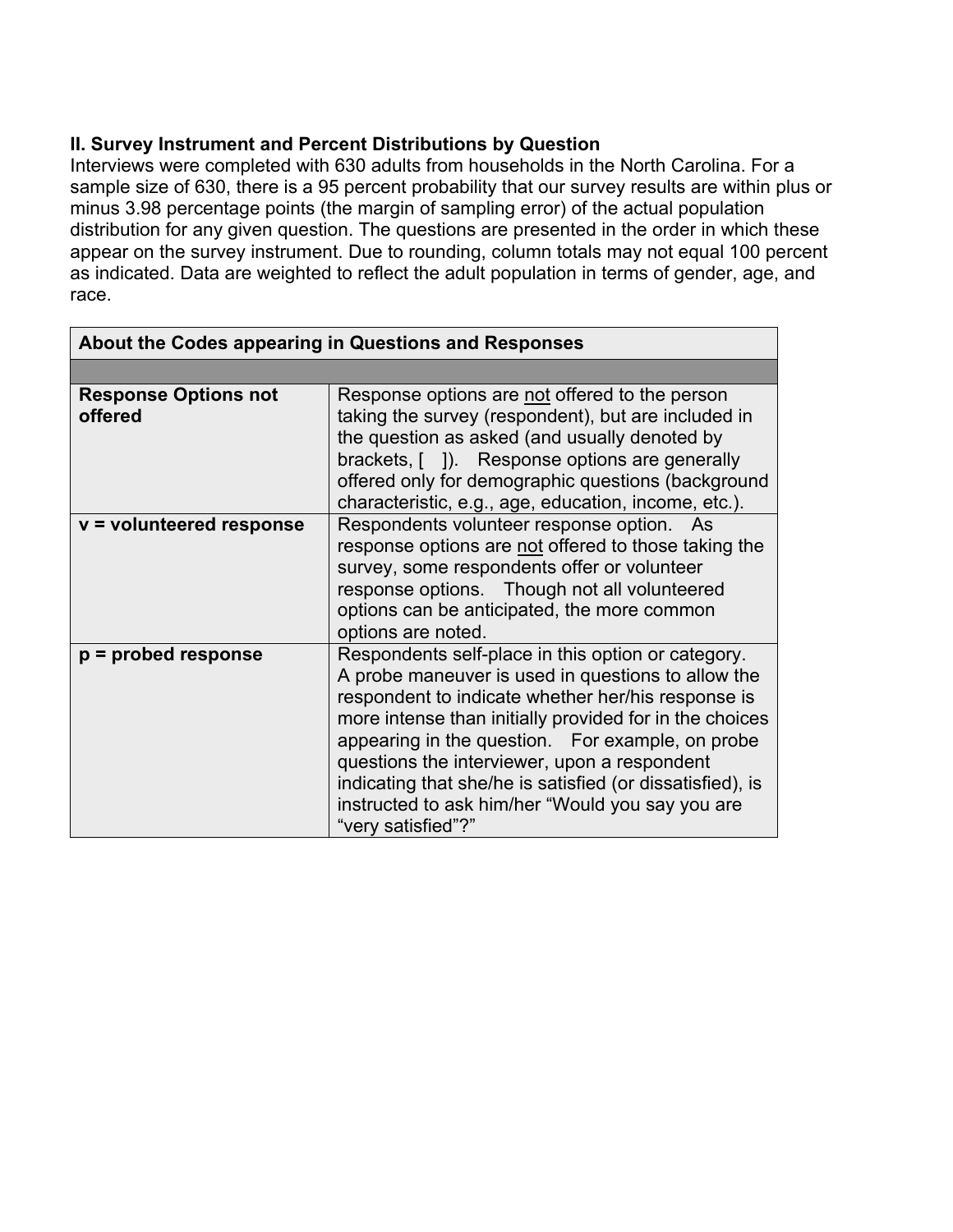### **RENEWABLE ENERGY**

**Now, I'd like to ask you about renewable energy in North Carolina . . .**

**As you are likely aware, renewable energy is energy generated from various natural resources, for example, using solar panels, using wind mills, and even using corn to produce ethanol for fuel.**

**So, thinking about renewable energy, I'm going to ask you about some of these options and whether you would [oppose or support] their use in North Carolina.**

|                                                                                                                       | <b>STRONGLY</b><br><b>OPPOSE</b><br>(p) | <b>OPPOSE</b> | <b>SUPPORT</b> | <b>STRONGLY</b><br><b>SUPPORT</b><br>(p) | DON'T<br><b>KNOW</b><br>(v) |
|-----------------------------------------------------------------------------------------------------------------------|-----------------------------------------|---------------|----------------|------------------------------------------|-----------------------------|
| Would you [oppose or support]<br>the construction of wind energy<br>facilities in the mountains of<br>North Carolina? | 5.0                                     | 8.4           | 43.2           | 38.1                                     | 5.3                         |
| Would you [oppose or support]<br>the construction of wind energy<br>facilities on the coast of North<br>Carolina?     | 4.8                                     | 10.8          | 49.3           | 31.2                                     | 3.9                         |
| Would you [oppose or support]<br>using wood, trees, leaves, or<br>other forest products as fuel to<br>produce energy? | 19.8                                    | 28.2          | 33.1           | 12.1                                     | 6.8                         |
| Would you [oppose or support]<br>the construction of "solar farms"<br>in North Carolina?                              | 3.3                                     | 7.8           | 48.7           | 34.8                                     | 5.5                         |

Note: N=630; +/-3.98%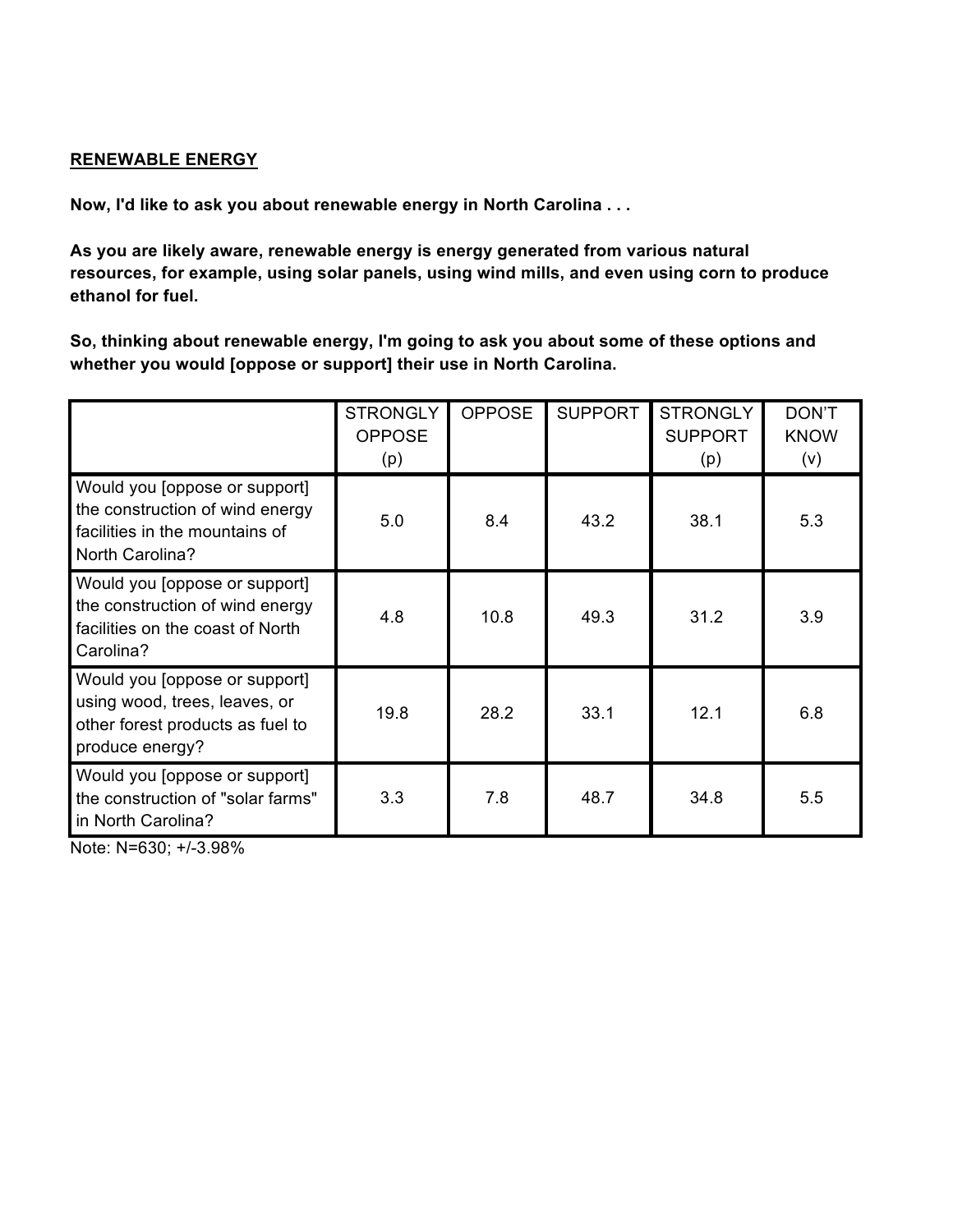# **ENERGY SUPPLY & CONSERVATION**

# **Next, I'm going to read you some statements about energy supply and conservation. . .**

|                                                                                                                          | <b>STRONGLY</b><br><b>DISAGREE</b><br>(p) | <b>DISAGREE</b> | <b>AGREE</b> | <b>STRONGLY</b><br><b>AGREE</b><br>(p) | DON'T<br>KNOW/<br><b>REFUSED</b><br>(v) |
|--------------------------------------------------------------------------------------------------------------------------|-------------------------------------------|-----------------|--------------|----------------------------------------|-----------------------------------------|
| Do you [disagree or agree] with<br>increasing the use of nuclear<br>power?                                               | 22.4                                      | 27.5            | 29.0         | 13.4                                   | 7.6                                     |
| Do you [disagree or agree] with<br>spending more on urban rail &<br>bus systems?                                         | 9.8                                       | 19.0            | 38.4         | 28.4                                   | 4.5                                     |
| Do you [disagree or agree]<br>with increasing federal funding<br>for research on wind, solar and<br>hydrogen technology? | 10.2                                      | 17.6            | 42.0         | 27.6                                   | 2.7                                     |
| Do you [disagree or agree]<br>with expanding offshore oil and<br>gas drilling in U.S. waters?                            | 15.6                                      | 21.4            | 34.5         | 24.3                                   | 4.3                                     |

Note: N=630; +/-3.98%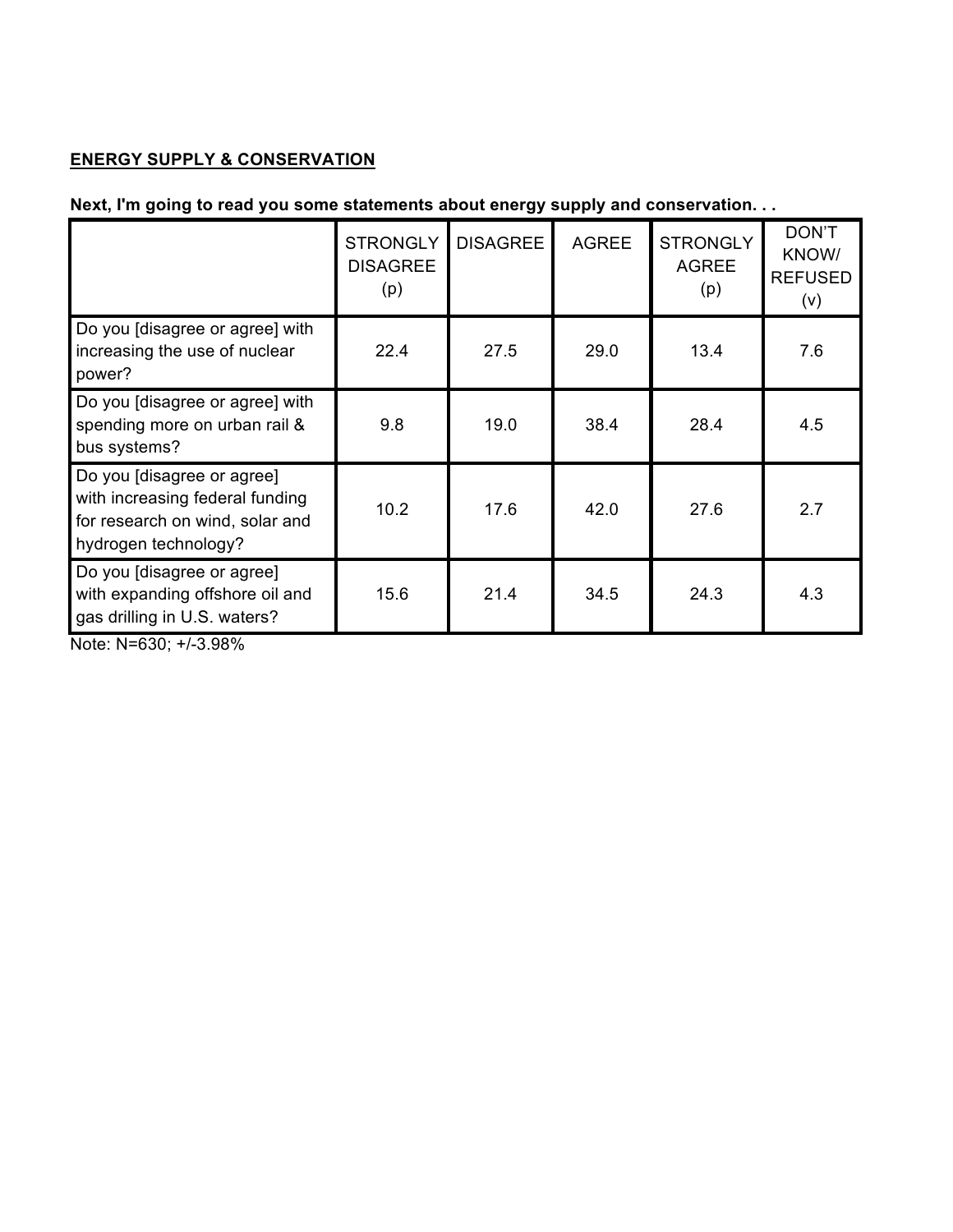#### **NUCLEAR ENERGY**

**Now, I would like to ask you about possible government policies to address America's energy supply, so, with this in mind, would you [oppose or support] the government promoting the increased use of nuclear power?**

|                              | Percent |
|------------------------------|---------|
| STRONGLY OPPOSE (p)          | 25.1    |
| <b>OPPOSE</b>                | 25.0    |
| <b>SUPPORT</b>               | 30.5    |
| STRONGLY SUPPORT (p)         | 12.9    |
| DON T KNOW/ REFUSED (v)      | 6.5     |
| $(N=630; +/-3.98%)$<br>Total | 100.0   |

**Do you know if there are any nuclear power stations in North Carolina?** *If respondent answered yes, s/he was then asked:*

|                                               | Percent |
|-----------------------------------------------|---------|
| <b>NO</b>                                     | 25.3    |
| YES-BUT DOESN'T KNOW HOW MANY                 | 27.9    |
| YES-BUT SAYS THERE ARE LESS THAN THREE        | 19.7    |
| <b>YES-BUT SAYS THERE ARE MORE THAN THREE</b> | 5.5     |
| YES-AND SAYS THERE ARE THREE                  | 9.8     |
| DON T KNOW/ REFUSED (v)                       | 117     |
| $(N=630; +/-3.98%)$<br>Total                  | 100.0   |

**Do you happen to know how many there are in N.C.?**

**In your opinion, are nuclear power plants in North Carolina designed to be [less safe, about as safe, or more safe] than the ones in Japan?**

|                                      | Percent |
|--------------------------------------|---------|
| NONE ARE SAFE (v)                    | 1.8     |
| LESS SAFE                            | 10.9    |
| <b>ABOUT AS SAFE</b>                 | 28.6    |
| <b>MORE SAFE</b>                     | 35.3    |
| NOT ENOUGH INFORMATION TO ANSWER (v) | 13.1    |
| DON T KNOW/ REFUSED (v)              | 10.3    |
| $(N=630; +/-3.98%)$<br>l Total       | 100.0   |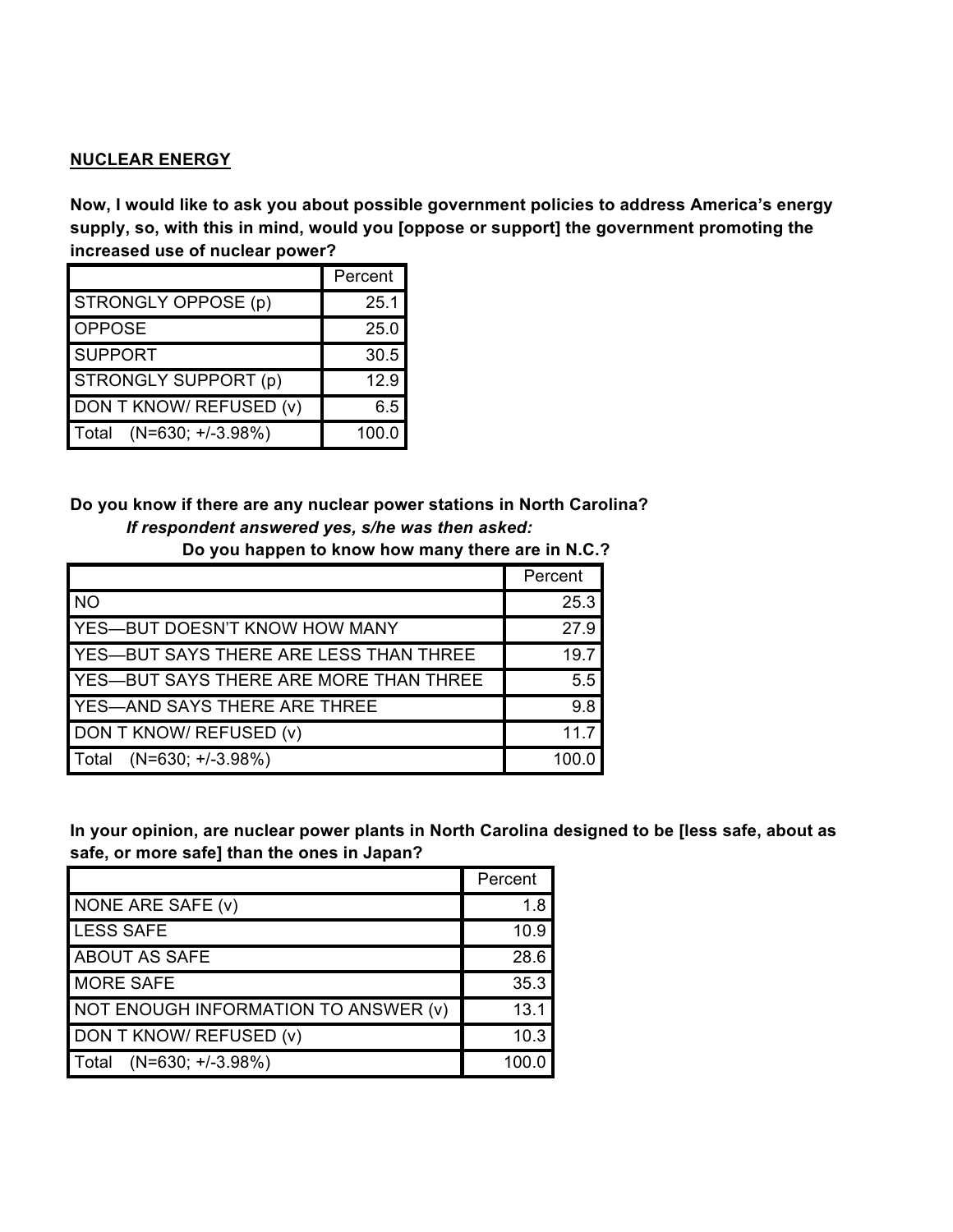As you may be aware, there are three nuclear power stations in North Carolina . . . with this in **mind do you [oppose or support] the use of nuclear energy as one of the ways to provide electricity in North Carolina?**

|                                | Percent |
|--------------------------------|---------|
| STRONGLY OPPOSE (p)            | 15.6    |
| <b>OPPOSE</b>                  | 19.8    |
| <b>SUPPORT</b>                 | 38.2    |
| STRONGLY SUPPORT (p)           | 217     |
| OTHER/ DON T KNOW/ REFUSED (v) | 4.6     |
| $(N=630; +/-3.98%)$<br>l Total | 100.0   |

**Knowing there are three nuclear power stations in North Carolina . . . how [unsafe or safe] do** you think nuclear power is . . . Do you think it is: [not at all safe, somewhat safe, very safe], or **have you not given it much thought?**

|                                       | Percent |
|---------------------------------------|---------|
| <b>NOT AT ALL SAFE</b>                | 17.4    |
| <b>SOMEWHAT SAFE</b>                  | 40.2    |
| <b>VERY SAFE</b>                      | 24.4    |
| <b>HAVE NOT GIVEN IT MUCH THOUGHT</b> | 15.8    |
| DON T KNOW/ REFUSED (v)               | 2.2     |
| $(N=630; +/-3.98%)$<br>l Total        | 100.0   |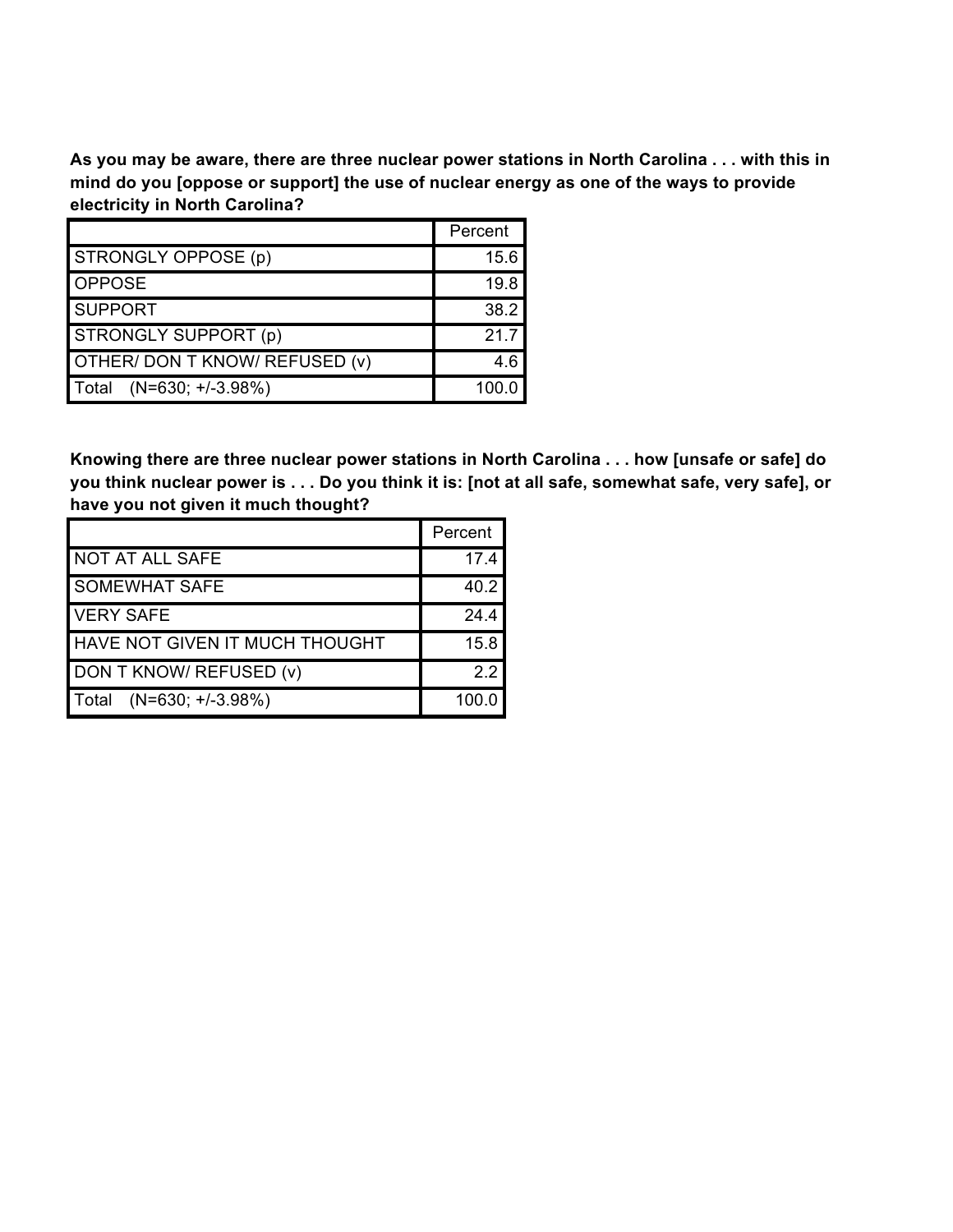### **VOTER IDENTIFICATION**

**Now, changing topics, I would like to ask you about the proposed voter identification law.**

**As you may know, the state legislature is considering a law requiring voters to show some sort of government approved photo identification before they are allowed to vote . . . do you [oppose or support] such a law?**

|                                     | Percent |
|-------------------------------------|---------|
| STRONGLY OPPOSE (p)                 | 12.0    |
| <b>OPPOSE</b>                       | 9.9     |
| <b>SUPPORT</b>                      | 31.6    |
| <b>STRONGLY SUPPORT (p)</b>         | 43.4    |
| DON T KNOW/ REFUSED (v)             | 3.1     |
| $(N=630; +/-3.98%)$<br><b>Total</b> | 100.0   |

Do you think that requiring people to show a photo i.d. in order to vote is [unfair or fair]?

|                                     | Percent        |  |
|-------------------------------------|----------------|--|
| VERY UNFAIR (p)                     | 7.9            |  |
| <b>UNFAIR</b>                       | 9.8            |  |
| <b>FAIR</b>                         | 36.6           |  |
| VERY FAIR (p)                       | 43.7           |  |
| DON T KNOW/ REFUSED (v)             | 2 <sub>1</sub> |  |
| $(N=630; +/-3.98%)$<br><b>Total</b> | 100.0          |  |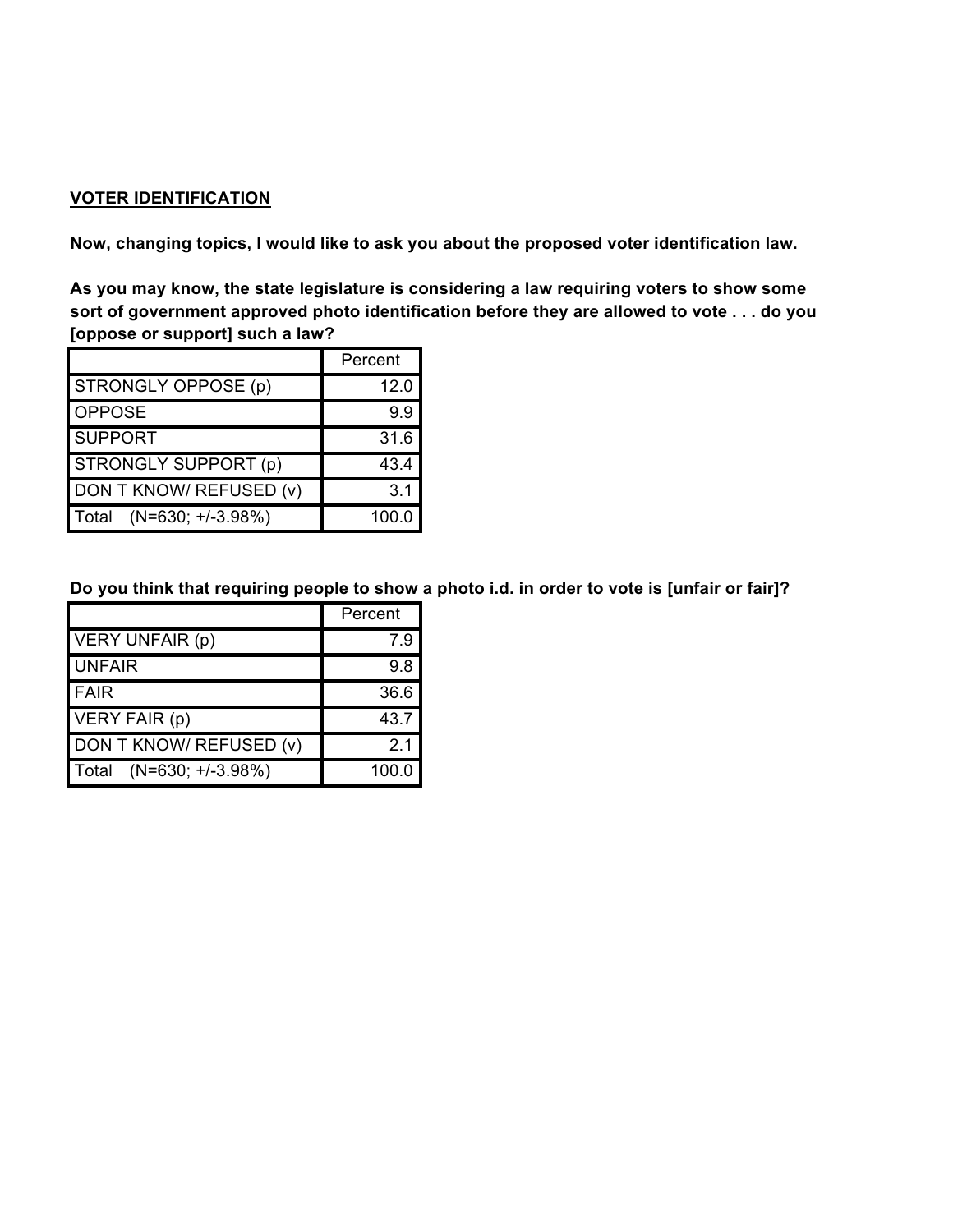#### **BUDGET & TAXES**

**Now, I'd like to ask you about the North Carolina state budget situation. . .**

As you may be aware, the state of North Carolina is facing a budget shortfall of a few billion **dollars. . . .So, with this budget shortfall in mind, I'd like to ask you some questions about taking care of it . . .**

**To take care of this budget shortfall, would you [oppose or support] creating new taxes to increase revenues?**

|                              | Percent |
|------------------------------|---------|
| STRONGLY OPPOSE (p)          | 34.8    |
| <b>OPPOSE</b>                | 28.9    |
| <b>SUPPORT</b>               | 22.3    |
| STRONGLY SUPPORT (p)         | 9.0     |
| DON T KNOW/ REFUSED (v)      | 4.9     |
| $(N=630; +/-3.98%)$<br>Total | 100.0   |

**To take care of this budget shortfall, would you [oppose or support] eliminating jobs for current state employees?**

|                              | Percent |
|------------------------------|---------|
| <b>STRONGLY OPPOSE (p)</b>   | 30.8    |
| <b>OPPOSE</b>                | 29.0    |
| <b>SUPPORT</b>               | 26.4    |
| STRONGLY SUPPORT (p)         | 8.3     |
| DON T KNOW/ REFUSED (v)      | 5.5     |
| $(N=630; +/-3.98%)$<br>Total | 100.0   |

**To take care of this budget shortfall, would you [oppose or support] extending the temporary one cent sales tax for another year?**

|                              | Percent |
|------------------------------|---------|
| STRONGLY OPPOSE (p)          | 10.2    |
| <b>OPPOSE</b>                | 13.2    |
| <b>SUPPORT</b>               | 46.9    |
| STRONGLY SUPPORT (p)         | 26.3    |
| DON T KNOW/ REFUSED (v)      | 3.4     |
| $(N=630; +/-3.98%)$<br>Total | 100.0   |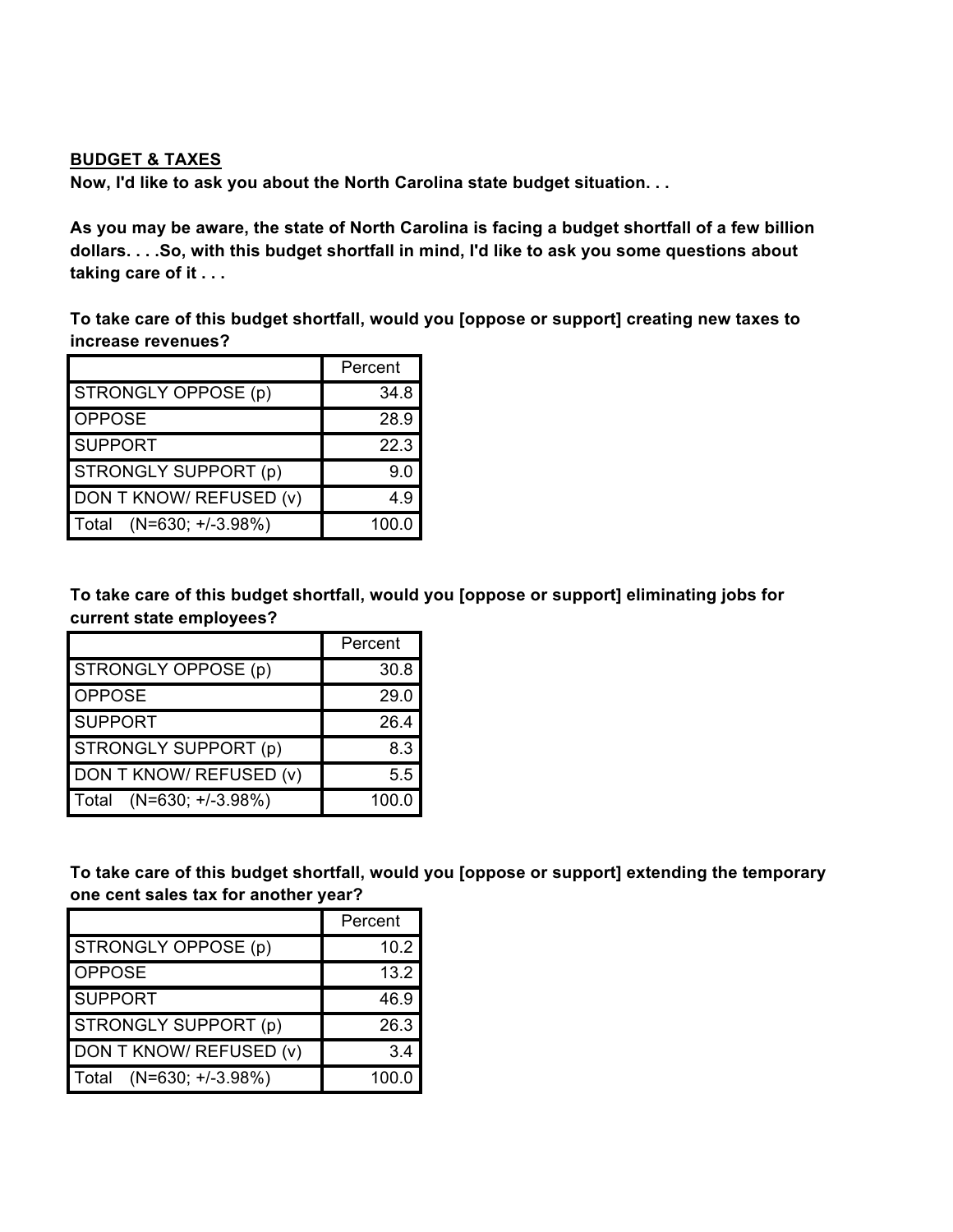**To take care of this budget shortfall, would you [oppose or support] reducing funding in equal amounts for all state programs?**

|                              | Percent |
|------------------------------|---------|
| STRONGLY OPPOSE (p)          | 17.4    |
| <b>OPPOSE</b>                | 26.1    |
| <b>SUPPORT</b>               | 35.0    |
| STRONGLY SUPPORT (p)         | 14.9    |
| DON T KNOW/ REFUSED (v)      | 6.6     |
| $(N=630; +/-3.98%)$<br>Total | 100.0   |

**To take care of this budget shortfall, would you [oppose or support] increasing the state sales tax by one cent?**

|                         | Percent |  |
|-------------------------|---------|--|
| STRONGLY OPPOSE (p)     | 20.2    |  |
| <b>OPPOSE</b>           | 22.6    |  |
| <b>SUPPORT</b>          | 39.3    |  |
| STRONGLY SUPPORT (p)    | 15.0    |  |
| DON T KNOW/ REFUSED (v) | 29      |  |
| Total (N=630; +/-3.98%) | 100.0   |  |

**To take care of the budget shortfall in education, would you [oppose or support] increasing the state sales tax by one cent and dedicating the money to public education, which would include public schools, community colleges, and universities in North Carolina?**

|                              | Percent |
|------------------------------|---------|
| STRONGLY OPPOSE (p)          | 14.0    |
| <b>OPPOSE</b>                | 13.9    |
| <b>SUPPORT</b>               | 33.1    |
| STRONGLY SUPPORT (p)         | 37.6    |
| DON T KNOW/ REFUSED (v)      | 1.3     |
| $(N=630; +/-3.98%)$<br>Total | 100.0   |